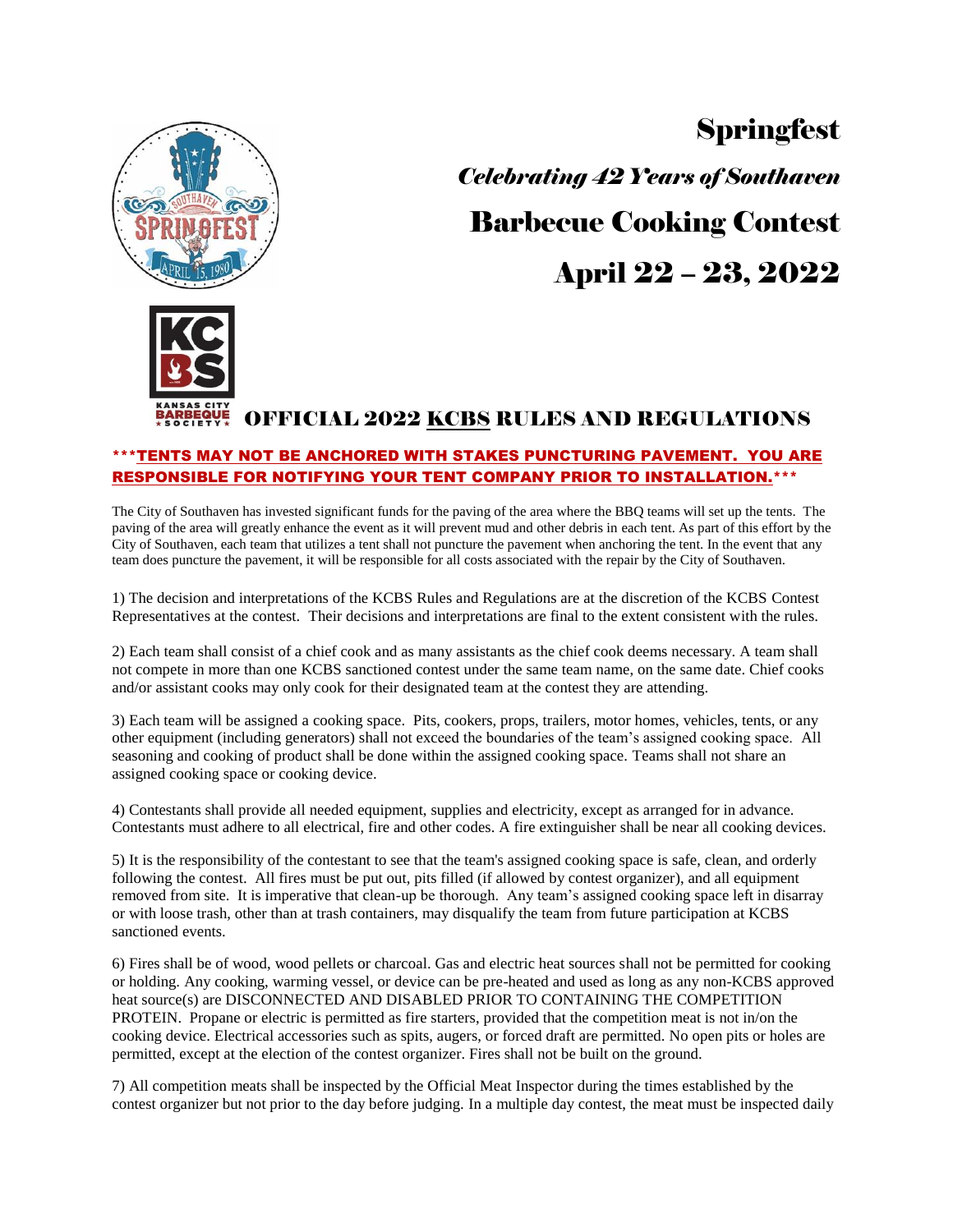for each event. A member of the cooking team must be present during meat inspection. Once the competition meat has been inspected, it shall not leave the contest site. Cooking shall not begin until the competition meat has been inspected by the Official Meat Inspector. All competition meat shall start out raw. No pre-seasoned meat is allowed other than manufacturer enhanced or injected products, as shown on label EXCLUDING but not limited to teriyaki, lemon pepper or butter injected. Transglutaminase (TG or TGase) or "meat glue" does not season and is not injected. Competition meat not meeting these qualifications shall be disqualified, not allowed to be turned in, and not judged, and receives no score. When the contest organizer supplies the meat, the contestant is not required to enter only that meat, the single exception is when an organizer provides all four (4) meats. If an organizer provides all four meats it must be in a fair and equitable manner with regards to quantity, quality and distribution. Additionally, the organizer must specifically address on the team application how the meats will be distributed, the quantities of the meat to be provided, and when the meats will be distributed. If after receipt of their meat a team believes their meat is spoiled they should bring it to the attention of the reps. If the reps agree, the organizer must have additional meat on hand, of the same brand and quality, to replace. Contests providing all four meats must be approved by the Board of Directors and not approved by the office. Competition meat not meeting these qualifications shall be disqualified, not allowed to be turned in, and not judged, and receives no score.

8) Barbeque for the purposes of the KCBS Rules is cooking the four KCBS Meat Categories 10) below on a device defined in 6) above. Parboiling, Sous- vide, and/or deep-frying competition meat is not allowed. Chicken may be cooked and served breaded. Searing meat with a gas torch is also prohibited. If any of the banned processes are discovered before the team turns in, the team will receive a one (1) in all criteria for that entry.

9) Meat shall not be sculptured, branded or presented in a way to make the team's entry identifiable. Rosettes of meat slices are not allowed. Violations of this rule will be scored a one (1) on all criteria by all six judges.

10) The Four KCBS Meat Categories:

CHICKEN: Chicken includes Cornish Game Hen and Kosher Chicken. PORK RIBS: Ribs shall include the bone. Country style ribs are prohibited. PORK: Pork is defined as Boston Butt, Boston Roast, Picnic, Collar (aka Cellar) and/or Whole Shoulder. BEEF BRISKET: May be whole brisket, flat, or point. Corned beef is not allowed.

11) Judging typically starts at Noon on Saturday.

**The four (4) KCBS categories will be judged in the following order: CHICKEN NOON PORK RIBS 12:30 pm PORK 1:00 pm BEEF BRISKET 1:30 pm**

12) Any modification of turn in times or the order the categories will be judged must be approved by the KCBS office. The modified times or change in category order must be published in the cooks' packet well in advance of the contest and be confirmed at the cooks meeting. An entry will be judged only at the time established by the contest organizer. The allowable turn-in time will be five (5) minutes before to five (5) minutes after the posted time with no tolerance. A late turn-in will not be accepted by a Rep and will receive a 0 (zero) in all criteria.

13) Garnish is optional. If used, once determined to be legal, garnish plays no further role in the appearance score. When used, garnish is limited to chopped, sliced, shredded or whole leaves of fresh green lettuce, curly parsley, flat leaf parsley, curly green kale and/or cilantro. PROHIBITED GARNISHES ARE lettuce cores and other vegetation, INCLUDING BUT NOT LIMITED TO endive, red tipped lettuce. "PROHIBITED" garnish shall receive a penalty score of one (1) on Appearance.

14) Sauce is optional. If used, it shall be applied directly to the meat and not be pooled or puddled in the container. No side sauce containers will be permitted in the turn-in container. Chunky sauce will be allowed. Chunks are to be no larger than a fine dice, approximately 1/8 inch cubed. Sauce violations shall receive a penalty score of one (1) on Appearance.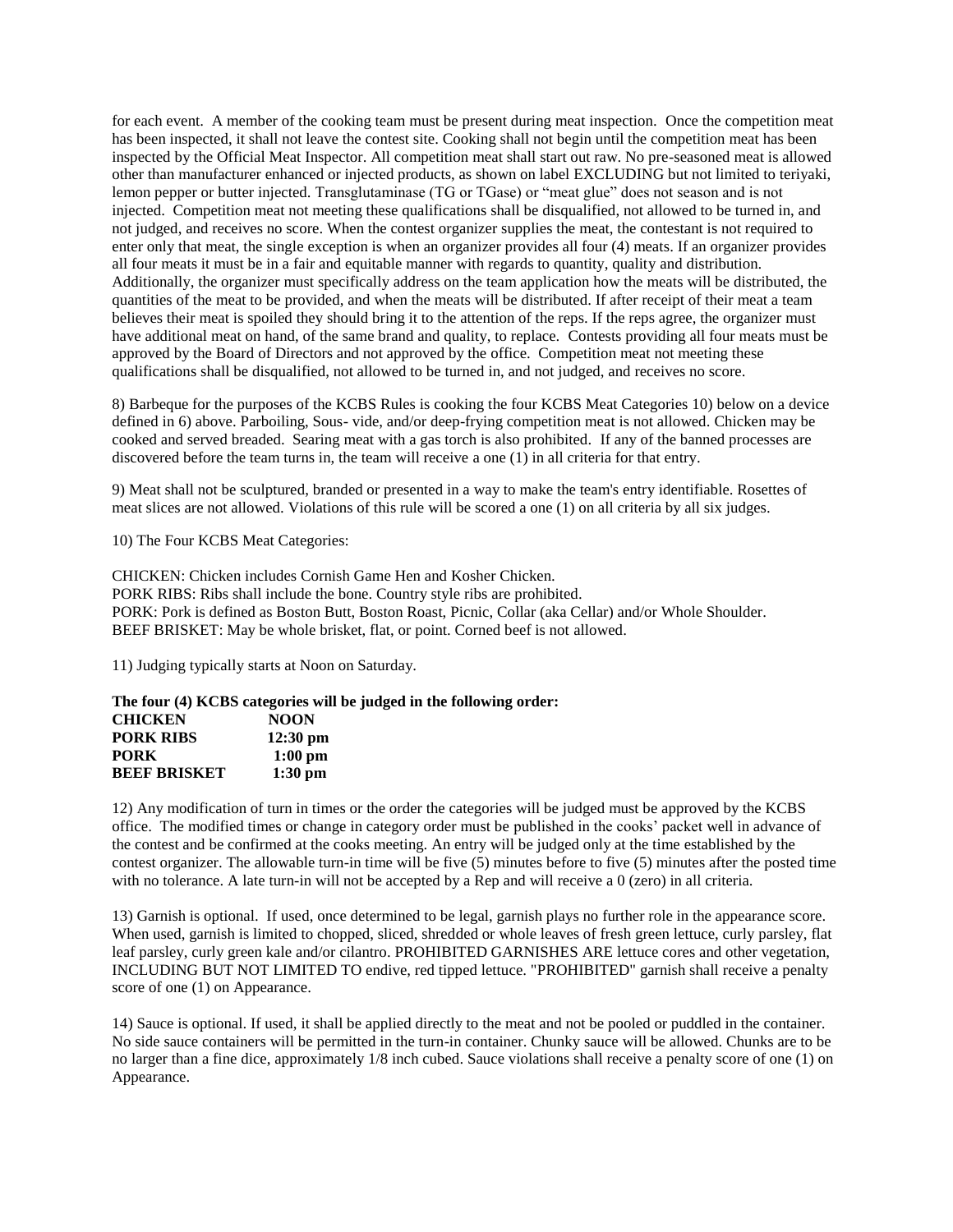15) Entries will be submitted in an approved KCBS numbered container, provided by the contest organizer. The number must be on top of the container at turn-in.

16) The container shall not be marked in any way to make the container unique or identifiable. Aluminum foil, toothpicks, skewers, foreign material, and/or stuffing are prohibited in the container. A hair or brush bristle is not considered a foreign item as it is impossible to determine where this was introduced. A bone may be part of the Pork entry if it has not been altered in any way and is from the approved cut of meat inspected for the category. Marked entries or containers with the above listed material will receive a one (1) in all criteria from all Judges and disqualified. Exception to this rule are small items that are NOT seen at the time of appearance scoring and are inside, underneath, or attached to one judge's sample; for example, a small piece of foil that may be the result of a thermal probe and be in a piece of meat. In this situation, the judge receiving the sample with the foreign object will score the entry with a one (1) in all categories. All other judges will score the entry as though there was no object in the box. Once entry boxes leave the judging table, nothing inside or on the box can be used to determine a marked box or foreign item in box.

17) Each contestant must submit at least six (6) portions of meat in an approved container. Chicken, pork and brisket may be submitted chopped, pulled, sliced, or diced as the cook sees fit, as long as there is enough for six (6) judges. Ribs shall be turned in bone-in. Judges may not cut, slice, or shake apart to separate pieces. If there is not enough meat for each judge to sample, the shorted judge(s) will score a one (1) on all criteria, and the judges having samples will change the Appearance score to one (1) as a penalty.

18) The following cleanliness and safety rules will apply:

- a. No use of any tobacco products while handling meat.
- b. Cleanliness of the cook, assistant cooks, cooking device(s) and the team's assigned cooking space is required.
- c. Shirt and shoes are required to be worn.
- d. Sanitizing of work area should be implemented with the use of a bleach/water rinse (one cap/gallon of water). Each contestant will provide a separate container for washing, rinsing and sanitizing of utensils.
- e. First aid is not required to be provided by the contest, except at the election of the contest organizer.
- f. Prior to cooking, meat must be maintained at 40° F or less.
- g. After cooking, all meat: Must be held at 140° F or above OR Cooked meat shall be cooled as follows: Within 2 hours from  $140^{\circ}$  F to  $70^{\circ}$  F and within 4 hours from  $70^{\circ}$  F to  $41^{\circ}$  F or less.
- h. Meat that is cooked, properly cooled, and later reheated for hot holding and serving shall be reheated so that all parts of the food reach a temperature of at least 165° F for a minimum of 15 seconds.
- 19) There will be no refund of entry fees for any reason, except at the election of the contest organizer.

20) **DUE TO LIMITED SPACE, APPLICATIONS SUBMITTED ARE NOT GUARANTEED ENTRANCE TO THE CONTEST. APPLICATIONS POSTMARKED AFTER APRIL 15, 2022 MAY NOT BE ACCEPTED.** Applications must be mailed to or delivered to: City of Southaven, 8710 Northwest Drive, Southaven, MS, 38671, ATTN: KRISTI FAULKNER / SPRINGFEST.

21) **Each qualifying team will be notified by phone of a cook's meeting to be held at 6:00 p.m. on Thursday, April 14, 2022, at Southaven City Hall located at 8710 Northwest Drive, Southaven, MS. Rules, regulations, and other necessary information will be discussed. Team cooking locations (with NO additional spaces available) and check-in times will be assigned at this time. Attendance is not mandatory but is encouraged as no changes of area locations will be made after this meeting.**

22) OPEN FIRES ARE PROHIBITED: Fires for the purpose of making coals must be contained in an appropriate fire box, screened, and placed well away from pedestrian areas to protect the runway.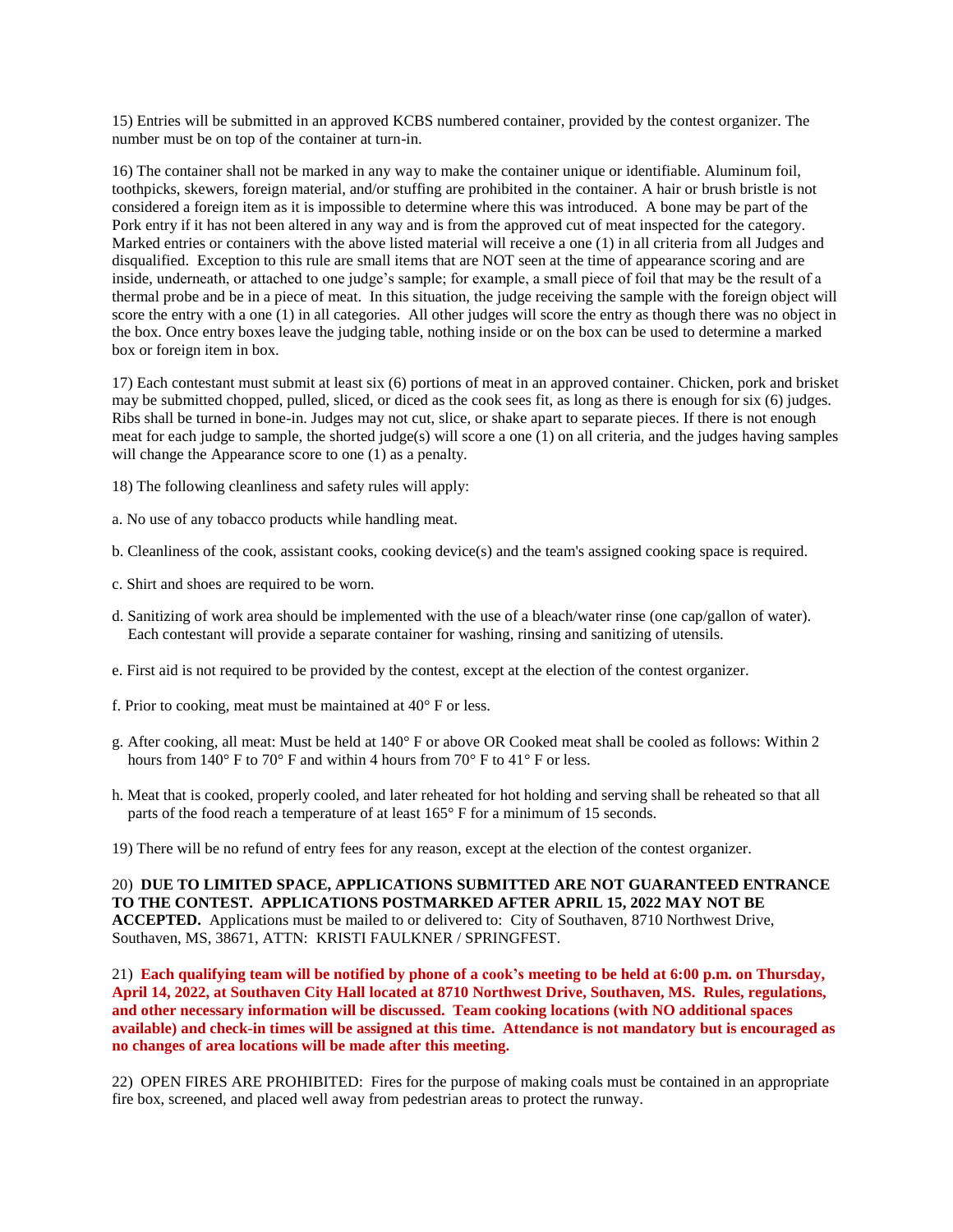23) Beer trucks, etc. other than those of the sponsoring brands will not be allowed on the contest grounds.

24) No fireworks of any kind are permitted in the contest area. Contestants using fireworks or allowing others to use them in their area are subject to disqualification. If you have any problems in this regard, contact the Barbecue Committee immediately.

25) The Barbecue Committee, Springfest representatives, and/or the City of Southaven are not responsible for tents, cookers, or other equipment left unattended before, during or after the contest.

26) The Barbecue Committee reserves the right to make additional regulations as the situation warrants.

27) Decisions of the Barbecue Committee Chairman are final.

28) Violation of Rules and Regulations of the Contest may result in disqualification, expulsion from the grounds and/or disqualification from future participation.

29) Be sure to READ and KEEP the Rules and Regulations for the Southaven Springfest 2022. Copies of the Rules and Regulations are available online at [www.southaven.org](http://www.southaven.org/) or by writing to City of Southaven, 8710 Northwest Drive, Southaven, MS 38671, ATTN: Springfest.

30) If you have questions, need to make advance arrangements, or if you have been accepted and then for any reason cannot attend, please write to us at: **City of Southaven, 8710 Northwest Drive, Southaven, MS 38671, ATTN: Springfest** or contact the Springfest Coordinator at 1-877-TOP OF MS (877-867-6367) or contact us at [www.southaven.org.](http://www.southaven.org/)

31) The use of gas (L. P. etc.) at the grill is strictly prohibited except for the starting of one initial fire for the contest. All gas must then be disconnected from the grill for the duration of the contest.

## 32) **No load-out until after the Awards Ceremony Saturday night.**

CAUSES FOR DISQUALIFICATION & EVICTION of a team, its members and/or guests: A cook team is responsible jointly and severally for its head cook, its team members, and its guests.

- a. Excessive use of alcoholic beverages or public intoxication with a disturbance.
- b. Serving alcoholic beverages to the general public.
- c. Use of illegal controlled substances.
- d. Foul, abusive, or unacceptable language or any language causing a disturbance.
- e. Excessive noise, including but not limited to that generated from speakers, such as radios, CD players, TVs, public address systems or amplifying equipment, will not be allowed during quiet time, designated to start at 1:00 a.m. on contest night and will last until 6:00 a.m. Saturday unless otherwise determined by the event.
- f. Fighting and/or disorderly conduct.
- g. Theft, dishonesty, cheating, use of prohibited meats, or any act involving moral turpitude.
- h. Use of gas or other auxiliary heat sources inside the cooking device.
- i. Violation of any of the KCBS Cook's Rules above, save and except #9-13.

Excessive or continued complaints from teams on any of the above rule infractions shall be considered grounds for immediate disqualification from the contest by KCBS Representatives, Organizers and/or Security. In addition, any violation of the above rules shall be reported to the KCBS Board of Directors who may in addition to the above disqualification impose additional penalties upon the team, the head cook, and its members including but not limited to disqualification from competing in KCBS events for a period of time not to exceed five years. All complaints of disturbance or violation of quiet time shall be reported to the Board of Directors.

CLARIFICATION: If the team does not turn in a product or is disqualified and not allowed to turn in or is late for turn in, that team's category is not accepted and not judged and receives no score. If a product is turned in and then penalized or disqualified for any reason, such as no bone in ribs, etc., it will be judged and will receive a one (1) or ones (1s) in all criteria depending on the rule violation.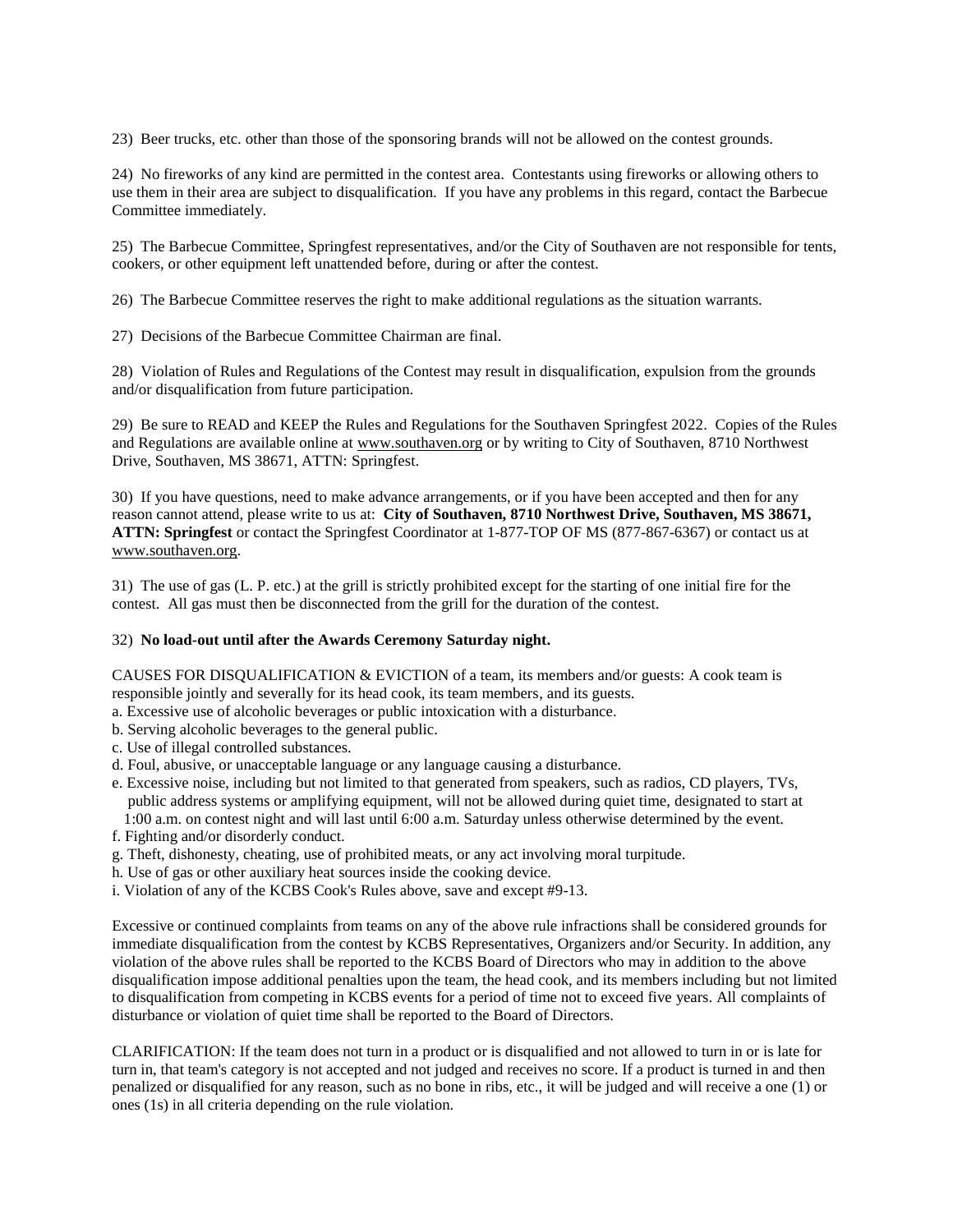### JUDGING PROCEDURES

KCBS sanctioning allows for blind judging only. Entries will be submitted in an approved KCBS numbered container provided by the contest organizer. The container may be re-numbered by the KCBS Contest Rep or authorized personnel before being presented to the judges.

1) Judges may not socialize with teams on turn-in day until conclusion of judging. Judges may walk through the cooking site and exchange pleasantries with cooks, but they may not enter a cook's area or engage in extended conversations. Visiting the day before the contest or after judging is encouraged.

2) Judging will be done by a team of 6 persons at each judging table, who are at least 16 years of age. KCBS Reps will determine the optimum number of tables of judges needed to properly judge the contest. Only Judges, Contest Reps and necessary support staff are allowed in the judging during the judging process. No other activities are permitted in the judging area during the judging process. Judging area staff (except for approved media or KCBS Contes**t** Representatives) may not take pictures of entries. If a team is cooking at a contest, a team member(s) and/or family member(s) of that team cannot judge or change numbers at that contest. A Family Member is defined as a person living at the same address and/or immediate family which is husband, wife, significant other, and children, father, mother, sister, or brother. The team/family member(s) may work Leftover, Table Captain, or Turn-in (except Number Changer), if assigned by the Rep at that contest. The team/family member will abide by the "Fraternization Rule" concerning being in and around the cook sites, including the team in question. Participating team/family members must advise the Reps/Judge Coordinator of their relationship with the participating team to avoid conflict and disappointment.

3) A KCBS Contest Representative assigned to a contest has the authority to remove a judge or table captain at any time. Grounds for removal include, but are not limited to:

- Not following the rules after being warned
- Talking during the judging process
- Sickness
- Disruptive child
- Less than 16 years of age
- Appears intoxicated or under the influence of a mind-altering substance
- Advising other judges how to score
- Scoring too high or too low

4) Each judge will first score all the samples for appearance of the meat. Garnish is not to be considered in scoring for Appearance. The turn-in containers will then be passed around the table and each judge will place a sample from each of the containers in the appropriate box on the judging plate. Judges shall not lick their fingers while taking these samples; paper towels, non-scented wipes or damp wash cloths are preferred. If serving utensils are provided by the contest organizer to remove samples from entry boxes, these are to remain with the box and cannot be used by judges to sample the meats. Gloves that are provided by the contest organizer or approved in advance by the KCBS Contest Representative may be used when removing samples from the entry boxes. These are not to be worn during the actual sampling of the meats. The judge will then score each entry for taste and tenderness, before moving on to the next entry. Ranking of entries to determine a score is not allowed. Each entry should be judged on its own merit without comparison of other entries.

5) Water, provided by the contest organizer, is the only liquid allowed at the judging table. No personal drinking containers are allowed at the table during the entire judging process.

6) The scoring system is all whole numbers inclusive of 9 through 5 and 2: The following whole numbers may be used: 9-excellent, 8-very good, 7-good, 6-fair, 5-poor, and 2-inedible.

7) When a judge or table captain finds what is potentially a foreign object in the turn-in container or on a piece of meat from the container, he or she shall immediately call a KCBS Contest Representative to inspect and make a determination of the finding. A hair or brush bristle can be removed by the judge if he/she is willing to continue